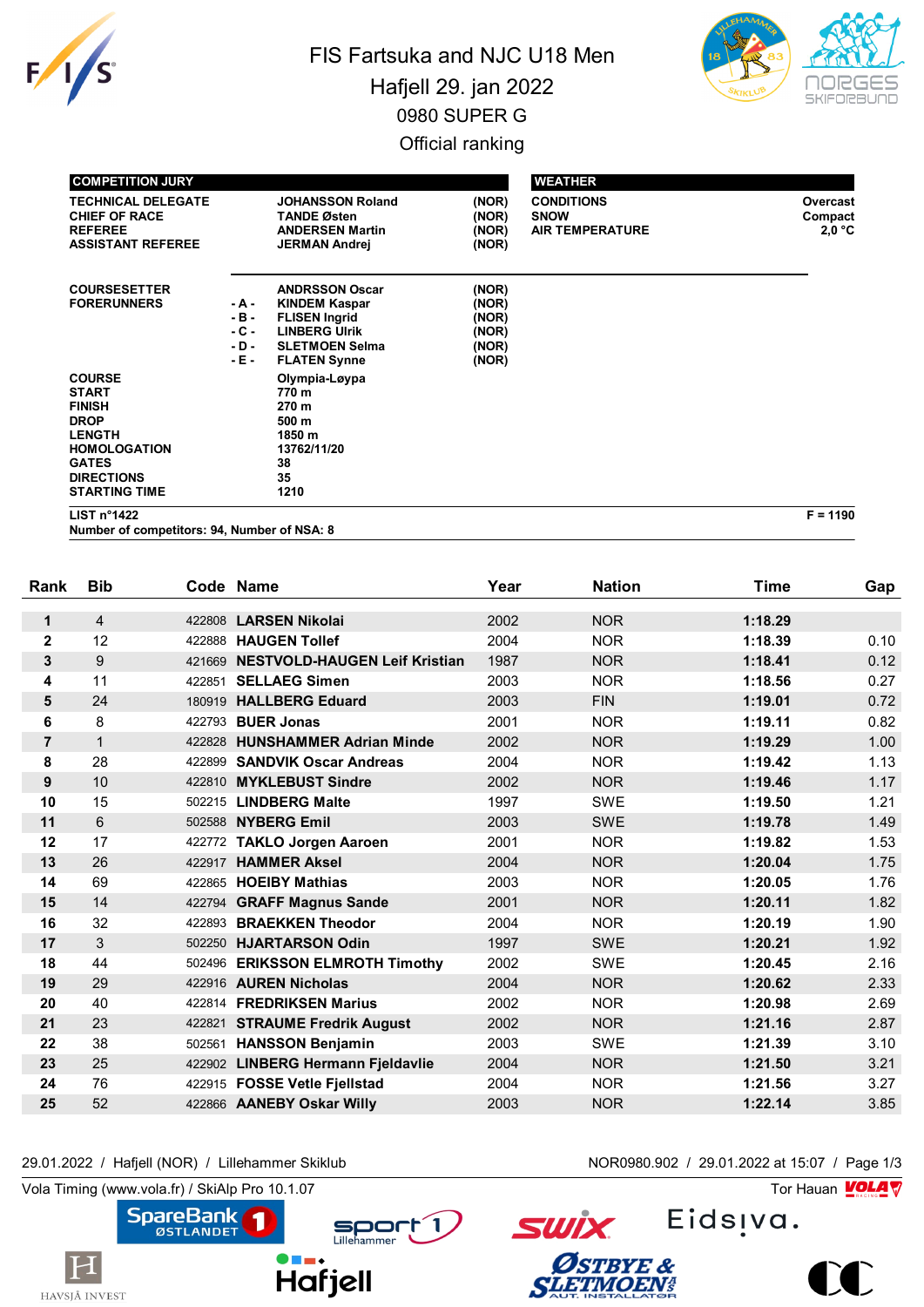

## FIS Fartsuka and NJC U18 Men Hafjell 29. jan 2022 0980 SUPER G Official ranking



| <b>Rank</b>         | <b>Bib</b>     | Code Name                             | Year | <b>Nation</b> | <b>Time</b> | Gap   |
|---------------------|----------------|---------------------------------------|------|---------------|-------------|-------|
| 26                  | 43             | 203232 BURDA Nico                     | 2005 | <b>GER</b>    | 1:22.17     | 3.88  |
| 27                  | 56             | 502566 KONGSHOLM Lucas                | 2003 | <b>SWE</b>    | 1:22.39     | 4.10  |
| 28                  | 31             | 422876 JOHANSEN Daniel                | 2003 | <b>NOR</b>    | 1:22.51     | 4.22  |
| 29                  | 53             | 422897 ERTESVAAG Kristoffer           | 2004 | <b>NOR</b>    | 1:22.58     | 4.29  |
| 30                  | 45             | 422867 SKARSETH Jonathan Lindblad     | 2003 | <b>NOR</b>    | 1:22.86     | 4.57  |
| 31                  | 36             | 422850 BUGGE Andreas Haugdal          | 2003 | <b>NOR</b>    | 1:23.00     | 4.71  |
| 32                  | 50             | 422904 ASPAAS Sander                  | 2004 | <b>NOR</b>    | 1:23.01     | 4.72  |
| 33                  | 33             | 502639 LIND Lucas                     | 2004 | <b>SWE</b>    | 1:23.04     | 4.75  |
| 34                  | 93             | 502695 MIKELSSON Olle                 | 2005 | <b>SWE</b>    | 1:23.08     | 4.79  |
| 35                  | 41             | 422868 NORDHEIM Kristian              | 2003 | <b>NOR</b>    | 1:23.30     | 5.01  |
| 36                  | 34             | 502649 MALKER Filip                   | 2004 | SWE           | 1:23.42     | 5.13  |
| 37                  | 78             | 422944 JOHANSEN Fredrik Unhjem        | 2005 | <b>NOR</b>    | 1:24.07     | 5.78  |
| 38                  | 13             | 422120 SAUGESTAD Stian                | 1992 | <b>NOR</b>    | 1:24.11     | 5.82  |
| 39                  | 62             | 422928 NORD Henrik                    | 2005 | <b>NOR</b>    | 1:24.15     | 5.86  |
| 40                  | 84             | 422945 LANGFELDT Anders               | 2005 | <b>NOR</b>    | 1:24.17     | 5.88  |
| 41                  | 68             | 422952 MARWELL-HAUGE Christopher      | 2005 | <b>NOR</b>    | 1:24.18     | 5.89  |
| 42                  | 94             | 502715 AXELHED Pontus                 | 2005 | <b>SWE</b>    | 1:24.98     | 6.69  |
| 43                  | 81             | 422933 STRAND Kristian                | 2005 | <b>NOR</b>    | 1:25.51     | 7.22  |
| 44                  | 92             | 390052 MAGI Laur                      | 2004 | <b>EST</b>    | 1:25.86     | 7.57  |
| 45                  | 82             | 422938 SANNES Birk Barlaug            | 2005 | <b>NOR</b>    | 1:26.08     | 7.79  |
| 46                  | 75             | 422940 NYGAARD Marcus Bordvik         | 2005 | <b>NOR</b>    | 1:26.21     | 7.92  |
| 47                  | 58             | 422907 MEUSBURGER Peter               | 2004 | <b>NOR</b>    | 1:26.44     | 8.15  |
| 48                  | 61             | 422880 KRISTIANSEN Ansgar             | 2003 | <b>NOR</b>    | 1:26.90     | 8.61  |
| 49                  | 60             | 422886 ANDERSEN Sondre Skaret         | 2004 | <b>NOR</b>    | 1:27.28     | 8.99  |
| 50                  | 65             | 422953 RASMUSSEN Jonathan Holst       | 2005 | <b>NOR</b>    | 1:27.43     | 9.14  |
| 51                  | 73             | 422937 TAKLO Haavard Aaroen           | 2005 | <b>NOR</b>    | 1:27.47     | 9.18  |
| 52                  | 87             | 422934 SANDE Ola                      | 2005 | <b>NOR</b>    | 1:28.85     | 10.56 |
| Did Not Start (3)   |                |                                       |      |               |             |       |
|                     | 51             | 422864 VELLENE Herman                 | 2003 | <b>NOR</b>    |             |       |
|                     | 67             | 6533780 NYQUIST Espen                 | 2005 | <b>USA</b>    |             |       |
|                     | 80             | 422871 WAMMELI UIf                    | 2003 | <b>NOR</b>    |             |       |
| Did Not Finish (39) |                |                                       |      |               |             |       |
|                     | 2              | 422816 GISKAAS Eirik Schau            | 2002 | <b>NOR</b>    |             |       |
|                     | 5              | 170159 VORRE Marcus                   | 1998 | <b>DEN</b>    |             |       |
|                     | $\overline{7}$ | 422818 KROKEN Elias Sigurd            | 2002 | <b>NOR</b>    |             |       |
|                     | 16             | 422853 HERLAND Johs Braathen          | 2003 | <b>NOR</b>    |             |       |
|                     | 18             | 422873 GRAHL-MADSEN Hans              | 2003 | <b>NOR</b>    |             |       |
|                     | 19             | 422844 FELDE Elias Helle              | 2003 | <b>NOR</b>    |             |       |
|                     | 20             | 422830 HOLTER Mikael Oscar            | 2002 | <b>NOR</b>    |             |       |
|                     | 21             | 422837 SANDAL Sebastian               | 2002 | <b>NOR</b>    |             |       |
|                     | 22             | 502605 WALLIN Grim                    | 2003 | SWE           |             |       |
|                     | 27             | 6533336 FLANDERS Erik                 | 2003 | <b>USA</b>    |             |       |
|                     | 30             | 422872 AUBERT Gilbert Andreas Synstad | 2003 | <b>NOR</b>    |             |       |
|                     | 35             | 422856 STROEM-HANSEN Aksel Marinius   | 2003 | <b>NOR</b>    |             |       |
|                     | 37             | 502526 <b>BORG Arvid</b>              | 2002 | SWE           |             |       |
|                     |                |                                       |      |               |             |       |

29.01.2022 / Hafjell (NOR) / Lillehammer Skiklub NOR0980.902 / 29.01.2022 at 15:07 / Page 2/3

Vola Timing (www.vola.fr) / SkiAlp Pro 10.1.07 Tor Hauan  $\sqrt{\frac{1}{2}}$ 







ØSTBYE &

Eids<sub>!va</sub>.